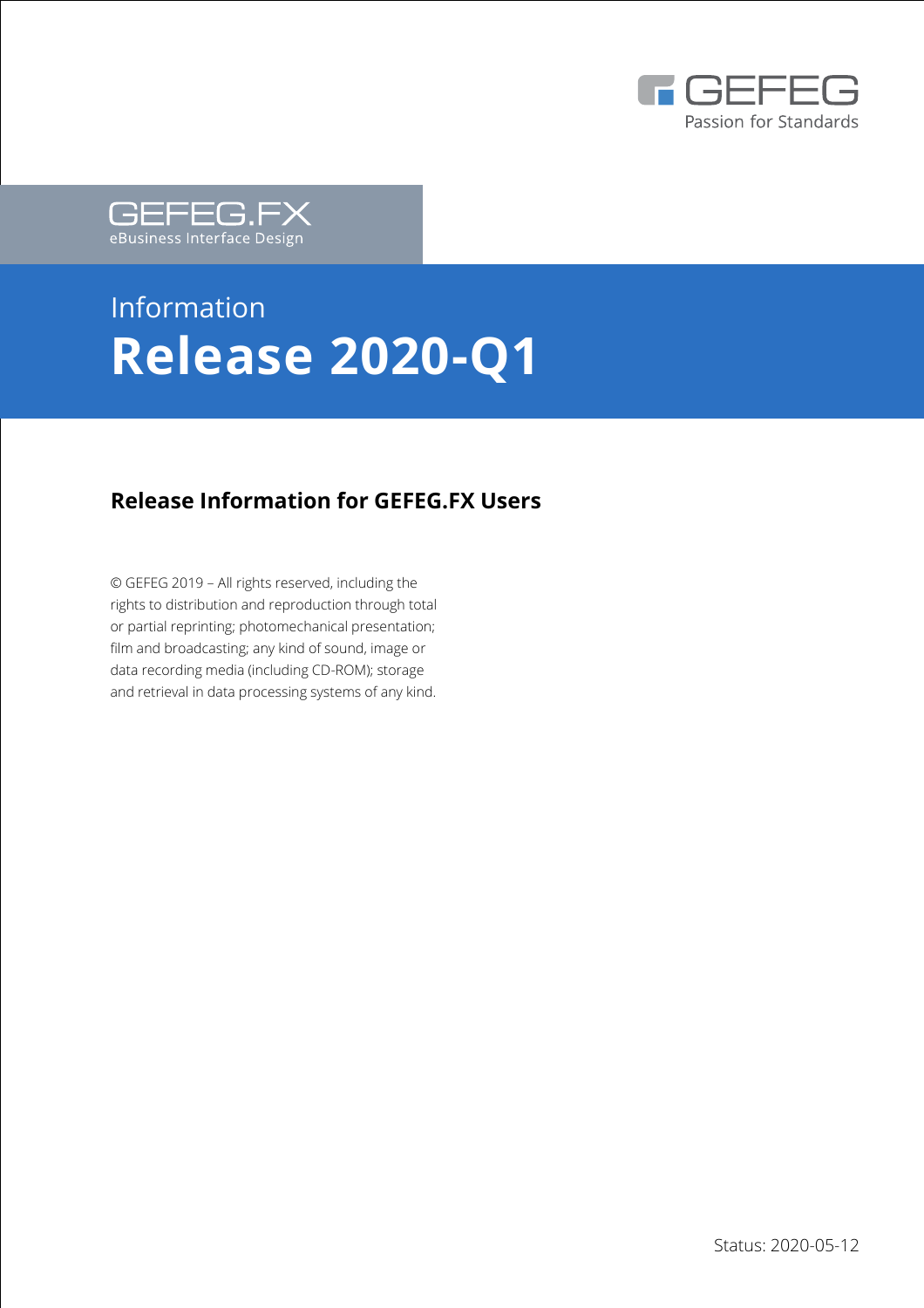# **GEFEG.FX 7 – Release 2020-Q1**

## **Tickets sorted by Publication**

| <b>Date</b> | Revision | <b>Ticket ID</b> | Description                                                                                                              | Category              | <b>Type</b> | + New |
|-------------|----------|------------------|--------------------------------------------------------------------------------------------------------------------------|-----------------------|-------------|-------|
| 20.02.2020  | 21414    | 11640            | Export ISO20022 Schema:<br>Schema version can be<br>specified in the data model for<br>a message                         | Model &<br>Schema     | Enhancement | $+$   |
| 20.02.2020  | 21414    | 11638            | Overwriting of ERR_DE_Coli<br>does not work                                                                              | TestData EDI          | <b>Bug</b>  |       |
| 20.02.2020  | 21414    | 11637            | Correction for consistency<br>check warnings, so that only<br>reports used in the output<br>medium are checked           | Publishing<br>Project | <b>Bug</b>  |       |
| 20.02.2020  | 21414    | 11635            | Reports/Exports: Execute<br>dialog: Test whether the root<br>element exists in the report or<br>export file              | Model &<br>Schema     | <b>Bug</b>  |       |
| 20.02.2020  | 21414    | 11634            | Crash when opening report in<br>mapping project                                                                          | Report                | <b>Bug</b>  |       |
| 20.02.2020  | 21414    | 11633            | The function "Export Mapping<br>List to Text File" does not work<br>in the Mapping Editor                                | Mapping               | <b>Bug</b>  |       |
| 20.02.2020  | 21414    | 11599            | Use decimal places and leading<br>zeros for decimal places in the<br>form report                                         | Report                | New Feature | $+$   |
| 20.02.2020  | 21414    | 11590            | Path display ignores '&' from<br>directory name                                                                          | Manager               | <b>Bug</b>  |       |
| 20.02.2020  | 21414    | 11589            | ask on CHM export whether<br>folder contents may be<br>overwritten                                                       | Publishing<br>Project | <b>Bug</b>  |       |
| 20.02.2020  | 21414    | 11583            | Alias and start element should<br>also be usable for RTF file<br>names                                                   | Publishing<br>Project | New Feature | $+$   |
| 20.02.2020  | 21414    | 11581            | Import CSV: The sorting of the<br>imported notes should<br>correspond to the order of the<br>note definitions            | Model &<br>Schema     | Enhancement | $+$   |
| 20.02.2020  | 21414    | 11563            | Optionally output all codes in<br>the component report                                                                   | Report                | Enhancement | $+$   |
| 20.02.2020  | 21414    | 11539            | Newly created files/objects are<br>not selected correctly in the<br>content area if they are outside<br>the visible area | Manager               | <b>Bug</b>  |       |
| 20.02.2020  | 21414    | 11497            | HTML output: if the output<br>directory is selected, the set<br>path is ignored                                          | Publishing<br>Project | <b>Bug</b>  |       |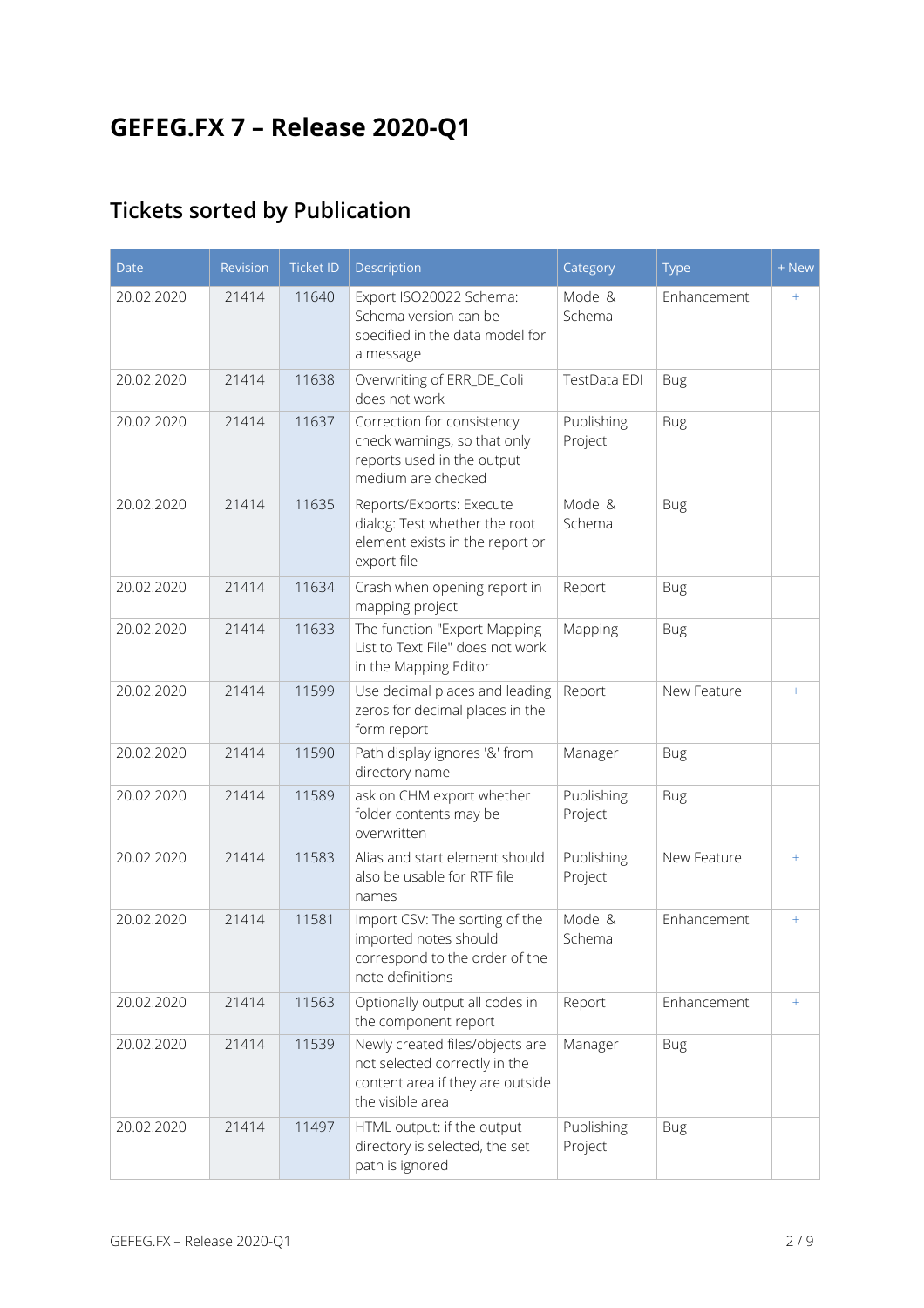| <b>Date</b> | Revision | <b>Ticket ID</b> | Description                                                                                                                                | Category              | <b>Type</b> | + New |
|-------------|----------|------------------|--------------------------------------------------------------------------------------------------------------------------------------------|-----------------------|-------------|-------|
| 20.02.2020  | 21414    | 11493            | Page<br>Properties>Extras>Background<br>Image: Selection dialog should<br>start in the layout directory                                    | Layout                | Enhancement | $+$   |
| 20.02.2020  | 21414    | 11492            | Ambiguous alias is not a bug in<br>local publishing project<br>(checking and generation must<br>not have problems)                         | Publishing<br>Project | Enhancement | $+$   |
| 20.02.2020  | 21414    | 11490            | Manager selection dialog: set<br>allowed folder types                                                                                      | General               | <b>Bug</b>  |       |
| 20.02.2020  | 21414    | 11480            | Remove check error message<br>that XPath is invalid in check<br>note fields when fields do not<br>exist                                    | Schema                | <b>Bug</b>  |       |
| 20.02.2020  | 21414    | 11472            | Installation without admin<br>rights                                                                                                       | Setup                 | Enhancement | $+$   |
| 20.02.2020  | 21414    | 11464            | With various exports, an error<br>message appears because the<br>root of a schema does not<br>exist, although a data model<br>was exported | Manager               | <b>Bug</b>  |       |
| 20.02.2020  | 21414    | 11424            | Import/Include Guidelines in<br>data models/schemas                                                                                        | Model &<br>Schema     | New Feature | $+$   |
| 20.02.2020  | 21414    | 11405            | %Name and %Id from the<br>function \$CodeCheck does not<br>work                                                                            | TestData EDI          | <b>Bug</b>  |       |
| 20.02.2020  | 21414    | 11404            | EDI syntax characters: Control<br>characters other than \t, \r, \n<br>should not be selectable. Error<br>saving \t, \r, \n in option file. | General               | <b>Bug</b>  |       |
| 20.02.2020  | 21414    | 11371            | Message type should remain<br>visible after the "Close All"<br>command                                                                     | <b>EDI Guide</b>      | <b>Bug</b>  |       |
| 20.02.2020  | 21414    | 11314            | EDI-Guide Check: special nodes<br>(Root, Interchange, etc.) must<br>also be checked                                                        | EDI Guide             | <b>Bug</b>  |       |
| 20.02.2020  | 21414    | 11223            | Exports should be able to be<br>opened/edited and executed<br>like reports                                                                 | Manager               | New Feature | $+$   |
| 20.02.2020  | 21414    | 11107            | Wizard 'New' does not<br>remember the setting of<br>"Inherit Schema Properties                                                             | Schema                | <b>Bug</b>  |       |
| 20.02.2020  | 21414    | 11106            | Export mapping list to text file:<br>Warning if nothing has been<br>selected in Notes                                                      | Mapping               | Enhancement | $+$   |
| 20.02.2020  | 21414    | 11099            | Output BSNP, BLNP, IndexPath<br>for attributes                                                                                             | Report                | Enhancement | $+$   |
| 20.02.2020  | 21414    | 10772            | Guide Editor: when copying<br>and pasting code notes, you<br>should check if the code value<br>exists                                      | EDI Guide             | Enhancement | $+$   |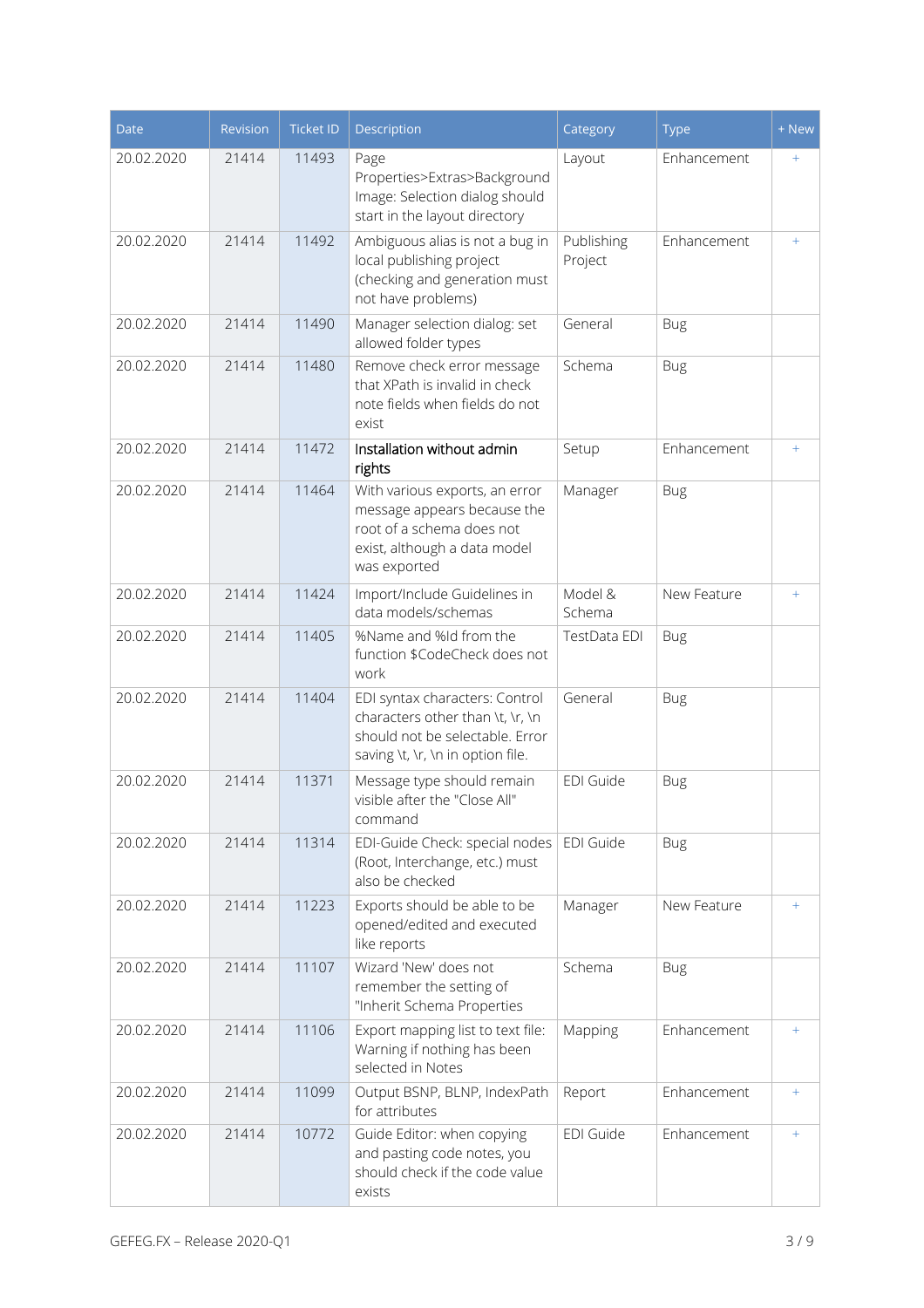| <b>Date</b> | Revision | <b>Ticket ID</b> | Description                                                                                                                              | Category              | <b>Type</b> | + New     |
|-------------|----------|------------------|------------------------------------------------------------------------------------------------------------------------------------------|-----------------------|-------------|-----------|
| 20.02.2020  | 21414    | 10718            | Search does not always find<br>files when they are stored<br>under an object                                                             | Manager               | <b>Bug</b>  |           |
| 20.02.2020  | 21414    | 10485            | Implementation of element<br>and type variants                                                                                           | Schema                | New Feature | $+$       |
| 25.02.2020  | 21482    | 11642            | Export Profile Scheme: Named<br>Groups are not exported                                                                                  | Schema                | <b>Bug</b>  |           |
| 25.02.2020  | 21482    | 11632            | ISO 20022 Model 2019-12                                                                                                                  | Data                  | Enhancement | $+$       |
| 25.02.2020  | 21482    | 11631            | ISO 20022 External Code lists<br>2019-11                                                                                                 | Data                  | Enhancement | $+$       |
| 25.02.2020  | 21482    | 11613            | Templates: ZUGFeRD Template                                                                                                              | Data                  | Enhancement | $+$       |
| 25.02.2020  | 21482    | 11598            | EANCOM: References to<br><b>ISO/UNECE code lists</b>                                                                                     | Data                  | Enhancement | $+$       |
| 25.02.2020  | 21482    | 11597            | EANCOM: Message versions<br>are not always correct                                                                                       | Data                  | <b>Bug</b>  |           |
| 13.03.2020  | 21600    | 11663            | Crash when checking pdf file                                                                                                             | Test data EDI         | <b>Bug</b>  |           |
| 13.03.2020  | 21600    | 11662            | Standardization status: no note<br>should appear if the field is<br>empty                                                                | EDI Standard          | <b>Bug</b>  |           |
| 13.03.2020  | 21600    | 11661            | Delete crash during mapping                                                                                                              | Mapping               | <b>Bug</b>  |           |
| 13.03.2020  | 21600    | 11659            | Setup with user rights must<br>create license file in the user<br>directory                                                              | Setup                 | <b>Bug</b>  |           |
| 13.03.2020  | 21600    | 11657            | Not all information is output in<br>the header of a mapping<br>report                                                                    | Report                | <b>Bug</b>  |           |
| 13.03.2020  | 21600    | 11656            | Crash in global Publishing<br>projects when opening the<br>context menu of an object that<br>occurs multiple times in the<br>search area | Publishing<br>Project | <b>Bug</b>  |           |
| 13.03.2020  | 21600    | 11655            | Setup.exe (Silent setup) does<br>not forward the parameters<br>does not work                                                             | Setup                 | <b>Bug</b>  |           |
| 13.03.2020  | 21600    | 11653            | WCO 3.9 Editable version                                                                                                                 | Data                  | New Feature | $+$       |
| 17.03.2020  | 21627    | 11668            | Setup is aborted if no desktop<br>icon can be created                                                                                    | Setup                 | <b>Bug</b>  |           |
| 17.03.2020  | 21627    | 11665            | EDI Guide Editor crashes if the<br>UNZ segment is deleted                                                                                | EDI Guide             | <b>Bug</b>  |           |
| 17.03.2020  | 21627    | 11664            | Mapping Editor crashes when<br>the object is changed                                                                                     | Mapping               | <b>Bug</b>  |           |
| 18.03.2020  | 21644    | 11671            | Starting and stopping<br>GEFEG.FX takes a long time (if<br>document folder cannot be<br>created)                                         | General               | <b>Bug</b>  |           |
| 18.03.2020  | 21644    | 11670            | Export UML Diagram/Structure<br>Diagram: Crash                                                                                           | Model &<br>Schema     | <b>Bug</b>  |           |
| 18.03.2020  | 21644    | 11669            | Editor: Crash when no column<br>is selected in the table<br>properties                                                                   | EDI Standard          | <b>Bug</b>  |           |
| 18.03.2020  | 21644    | 11244            | ZUGFeRD 2.0.1                                                                                                                            | Data                  | New Feature | $\ddot{}$ |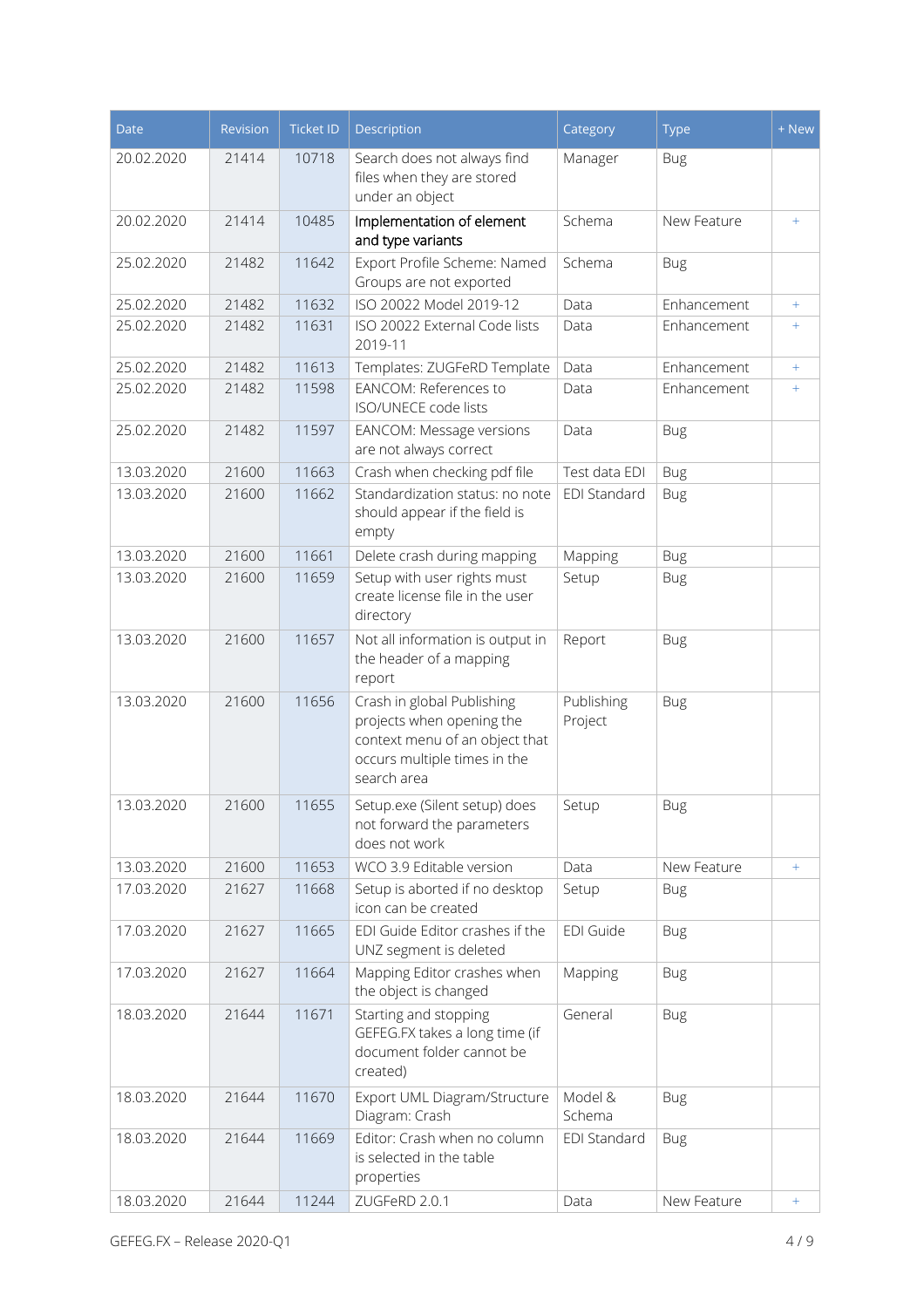| <b>Date</b> | Revision | <b>Ticket ID</b> | Description                                                               | Category          | <b>Type</b> | + New |
|-------------|----------|------------------|---------------------------------------------------------------------------|-------------------|-------------|-------|
| 14.04.2020  | 21810    | 11683            | Export ATG2: Very slow                                                    | Model &<br>Schema | <b>Bug</b>  |       |
| 14.04.2020  | 21810    | 11682            | Test data reports are not<br>offered when creating new<br>reports/layouts | Manager           | <b>Bug</b>  |       |
| 14.04.2020  | 21810    | 11675            | Guide Editor: Sometimes<br>changes cannot be saved                        | EDI Guide         | <b>Bug</b>  |       |
| 14.04.2020  | 21810    | 11595            | UN Locode 2019-2                                                          | Data              | Enhancement | $+$   |
| 11.05.2020  | 21985    | 11696            | GEFEG.FX does not start the<br>update (network server<br>version)         | General           | <b>Bug</b>  |       |
| 11.05.2020  | 21985    | 11695            | When you save, "There is no<br>open element"                              | Model &<br>Schema | <b>Bug</b>  |       |
| 11.05.2020  | 21985    | 11689            | Export RussianDoll: Abort with<br>duplicate codes                         | Schema            | <b>Bug</b>  |       |
| 11.05.2020  | 21985    | 11685            | Crash when searching and<br>replacing                                     | EDI Guide         | <b>Bug</b>  |       |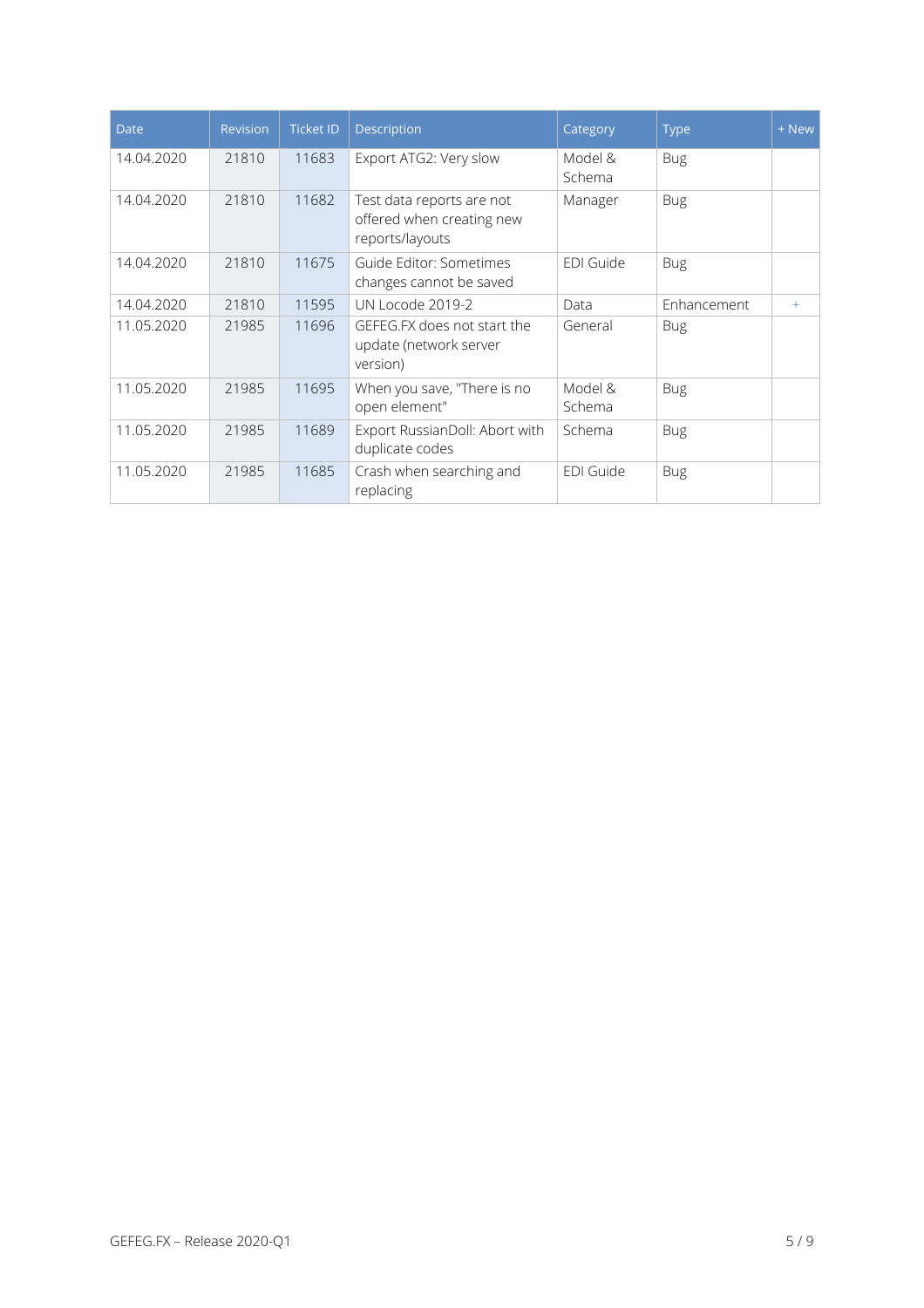# **Tickets sorted by Category**

| <b>Date</b> | <b>Revision</b> | <b>Ticket ID</b> | Description                                                                                                                                | Category            | <b>Type</b> | $+$<br><b>New</b> |
|-------------|-----------------|------------------|--------------------------------------------------------------------------------------------------------------------------------------------|---------------------|-------------|-------------------|
| 18.03.2020  | 21644           | 11244            | ZUGFeRD 2.0.1                                                                                                                              | Data                | New Feature | $+$               |
| 14.04.2020  | 21810           | 11595            | UN Locode 2019-2                                                                                                                           | Data                | Enhancement | $+$               |
| 25.02.2020  | 21482           | 11597            | EANCOM: Message versions<br>are not always correct                                                                                         | Data                | <b>Bug</b>  |                   |
| 25.02.2020  | 21482           | 11598            | EANCOM: References to<br><b>ISO/UNECE code lists</b>                                                                                       | Data                | Enhancement | $+$               |
| 25.02.2020  | 21482           | 11613            | Templates: ZUGFeRD Template                                                                                                                | Data                | Enhancement | $+$               |
| 25.02.2020  | 21482           | 11631            | ISO 20022 External Code lists<br>2019-11                                                                                                   | Data                | Enhancement | $+$               |
| 25.02.2020  | 21482           | 11632            | ISO 20022 Model 2019-12                                                                                                                    | Data                | Enhancement | $+$               |
| 13.03.2020  | 21600           | 11653            | WCO 3.9 Editable version                                                                                                                   | Data                | New Feature | $+$               |
| 20.02.2020  | 21414           | 10772            | Guide Editor: when copying<br>and pasting code notes, you<br>should check if the code value<br>exists                                      | <b>EDI Guide</b>    | Enhancement | $+$               |
| 20.02.2020  | 21414           | 11314            | EDI-Guide Check: special<br>nodes (Root, Interchange, etc.)<br>must also be checked                                                        | <b>EDI Guide</b>    | <b>Bug</b>  |                   |
| 20.02.2020  | 21414           | 11371            | Message type should remain<br>visible after the "Close All"<br>command                                                                     | <b>EDI Guide</b>    | <b>Bug</b>  |                   |
| 17.03.2020  | 21627           | 11665            | EDI Guide Editor crashes if the<br>UNZ segment is deleted                                                                                  | <b>EDI Guide</b>    | <b>Bug</b>  |                   |
| 14.04.2020  | 21810           | 11675            | Guide Editor: Sometimes<br>changes cannot be saved                                                                                         | <b>EDI Guide</b>    | <b>Bug</b>  |                   |
| 11.05.2020  | 21985           | 11685            | Crash when searching and<br>replacing                                                                                                      | <b>EDI Guide</b>    | <b>Bug</b>  |                   |
| 13.03.2020  | 21600           | 11662            | Standardization status: no<br>note should appear if the field<br>is empty                                                                  | <b>EDI Standard</b> | <b>Bug</b>  |                   |
| 18.03.2020  | 21644           | 11669            | Editor: Crash when no column<br>is selected in the table<br>properties                                                                     | <b>EDI Standard</b> | <b>Bug</b>  |                   |
| 20.02.2020  | 21414           | 11404            | EDI syntax characters: Control<br>characters other than \t, \r, \n<br>should not be selectable. Error<br>saving \t, \r, \n in option file. | General             | <b>Bug</b>  |                   |
| 20.02.2020  | 21414           | 11490            | Manager selection dialog: set<br>allowed folder types                                                                                      | General             | <b>Bug</b>  |                   |
| 18.03.2020  | 21644           | 11671            | Starting and stopping<br>GEFEG.FX takes a long time (if<br>document folder cannot be<br>created)                                           | General             | <b>Bug</b>  |                   |
| 11.05.2020  | 21985           | 11696            | GEFEG.FX does not start the<br>update (network server<br>version)                                                                          | General             | <b>Bug</b>  |                   |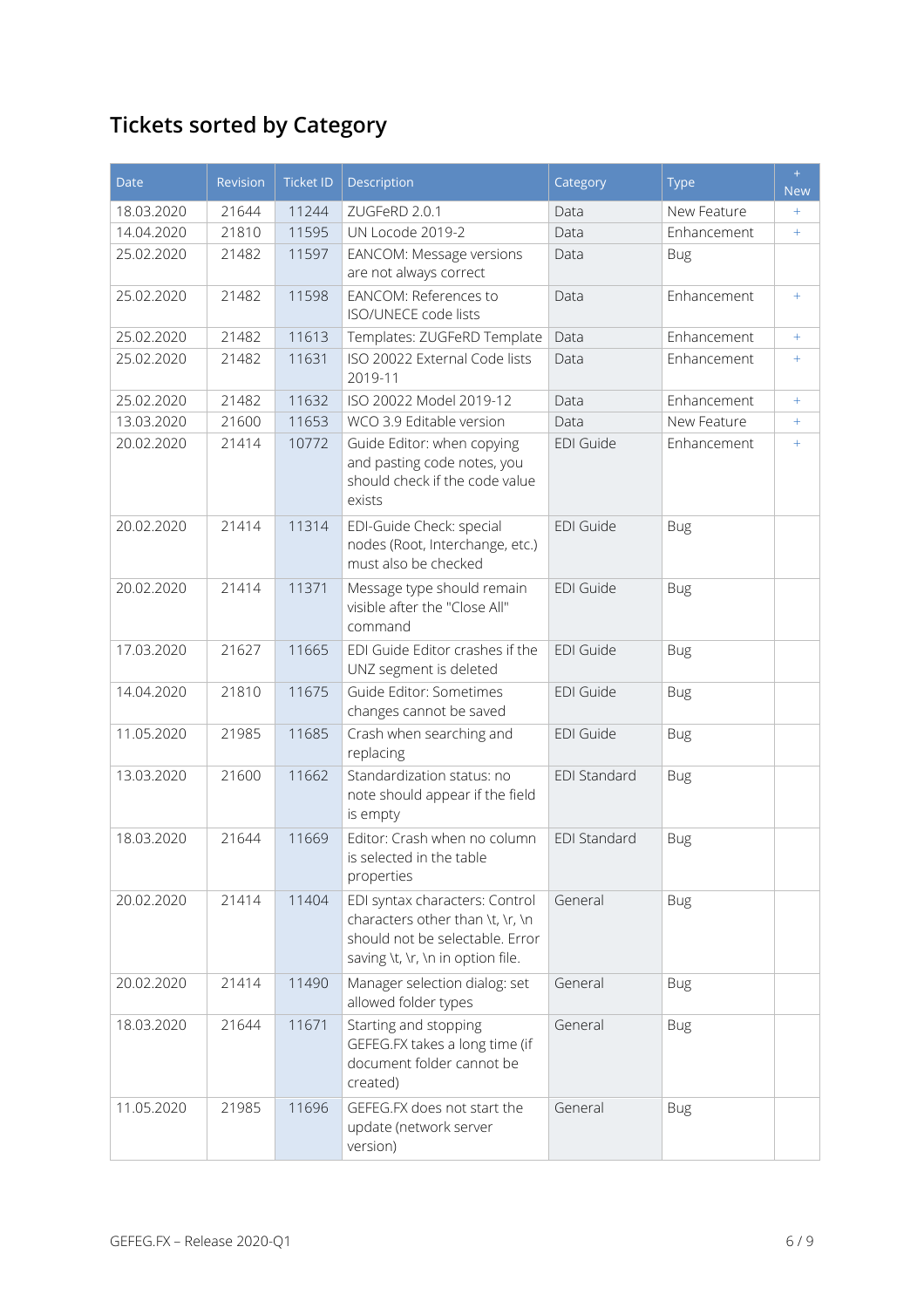| <b>Date</b> | Revision | <b>Ticket ID</b> | <b>Description</b>                                                                                                                         | Category          | <b>Type</b> | $+$<br><b>New</b>  |
|-------------|----------|------------------|--------------------------------------------------------------------------------------------------------------------------------------------|-------------------|-------------|--------------------|
| 20.02.2020  | 21414    | 11493            | Page<br>Properties>Extras>Background<br>Image: Selection dialog should<br>start in the layout directory                                    | Layout            | Enhancement | $\hspace{0.1mm} +$ |
| 20.02.2020  | 21414    | 10718            | Search does not always find<br>files when they are stored<br>under an object                                                               | Manager           | <b>Bug</b>  |                    |
| 20.02.2020  | 21414    | 11223            | Exports should be able to be<br>opened/edited and executed<br>like reports                                                                 | Manager           | New Feature | $+$                |
| 20.02.2020  | 21414    | 11464            | With various exports, an error<br>message appears because the<br>root of a schema does not<br>exist, although a data model<br>was exported | Manager           | <b>Bug</b>  |                    |
| 20.02.2020  | 21414    | 11539            | Newly created files/objects are<br>not selected correctly in the<br>content area if they are<br>outside the visible area                   | Manager           | <b>Bug</b>  |                    |
| 20.02.2020  | 21414    | 11590            | Path display ignores '&' from<br>directory name                                                                                            | Manager           | <b>Bug</b>  |                    |
| 14.04.2020  | 21810    | 11682            | Test data reports are not<br>offered when creating new<br>reports/layouts                                                                  | Manager           | <b>Bug</b>  |                    |
| 20.02.2020  | 21414    | 11106            | Export mapping list to text file:<br>Warning if nothing has been<br>selected in Notes                                                      | Mapping           | Enhancement | $+$                |
| 20.02.2020  | 21414    | 11633            | The function "Export Mapping<br>List to Text File" does not work<br>in the Mapping Editor                                                  | Mapping           | <b>Bug</b>  |                    |
| 13.03.2020  | 21600    | 11661            | Delete crash during mapping                                                                                                                | Mapping           | <b>Bug</b>  |                    |
| 17.03.2020  | 21627    | 11664            | Mapping Editor crashes when<br>the object is changed                                                                                       | Mapping           | <b>Bug</b>  |                    |
| 20.02.2020  | 21414    | 11424            | Import/Include Guidelines in<br>data models/schemas                                                                                        | Model &<br>Schema | New Feature | $+$                |
| 20.02.2020  | 21414    | 11581            | Import CSV: The sorting of the<br>imported notes should<br>correspond to the order of the<br>note definitions                              | Model &<br>Schema | Enhancement | $+$                |
| 20.02.2020  | 21414    | 11635            | Reports/Exports: Execute<br>dialog: Test whether the root<br>element exists in the report or<br>export file                                | Model &<br>Schema | <b>Bug</b>  |                    |
| 20.02.2020  | 21414    | 11640            | Export ISO20022 Schema:<br>Schema version can be<br>specified in the data model for<br>a message                                           | Model &<br>Schema | Enhancement | $+$                |
| 18.03.2020  | 21644    | 11670            | Export UML Diagram/Structure<br>Diagram: Crash                                                                                             | Model &<br>Schema | <b>Bug</b>  |                    |
| 14.04.2020  | 21810    | 11683            | Export ATG2: Very slow                                                                                                                     | Model &<br>Schema | <b>Bug</b>  |                    |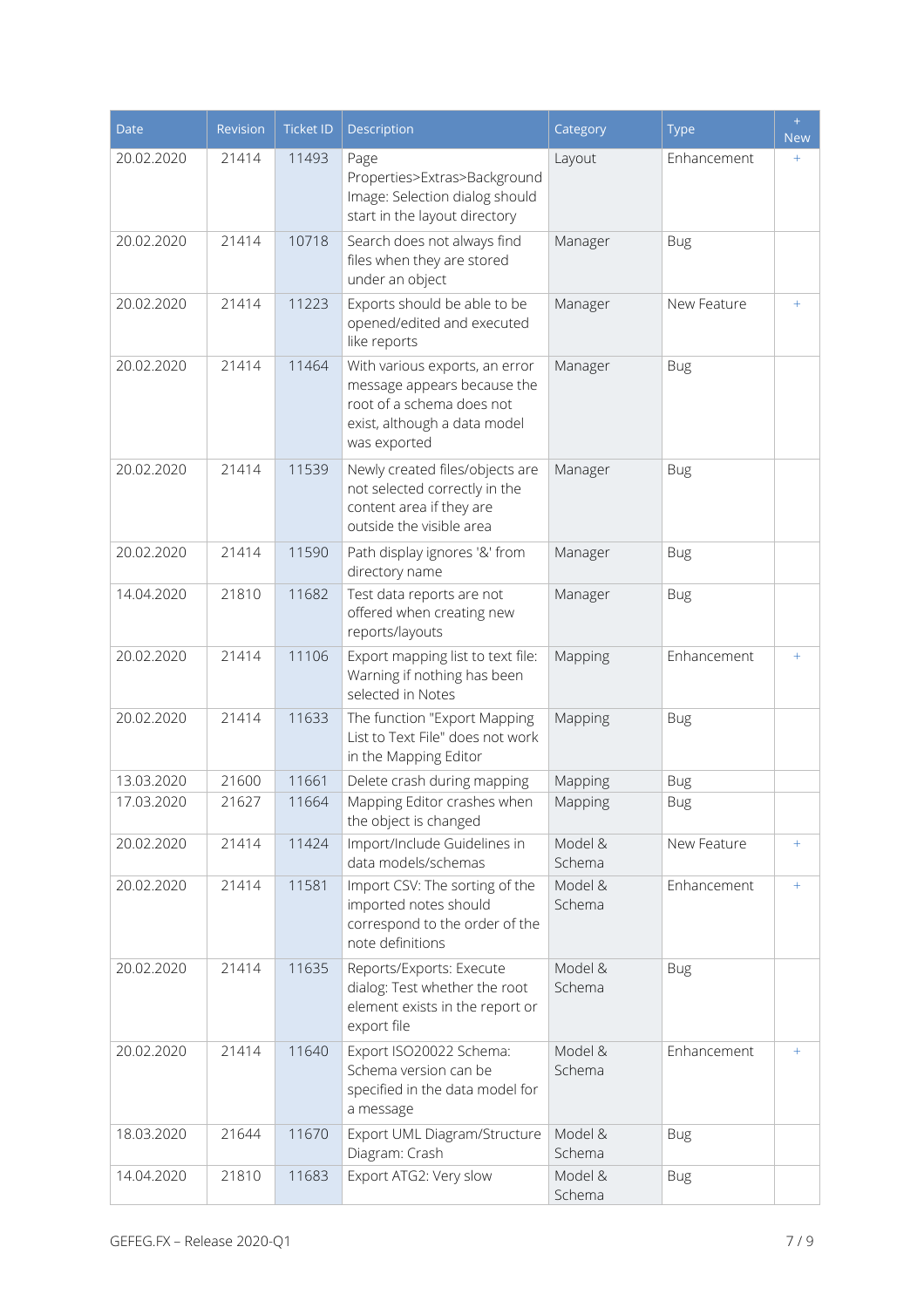| <b>Date</b> | Revision | <b>Ticket ID</b> | <b>Description</b>                                                                                                                       | Category              | <b>Type</b> | $+$<br><b>New</b> |
|-------------|----------|------------------|------------------------------------------------------------------------------------------------------------------------------------------|-----------------------|-------------|-------------------|
| 11.05.2020  | 21985    | 11695            | When you save, "There is no<br>open element"                                                                                             | Model &<br>Schema     | <b>Bug</b>  |                   |
| 20.02.2020  | 21414    | 11492            | Ambiguous alias is not a bug in<br>local publishing project<br>(checking and generation must<br>not have problems)                       | Publishing<br>Project | Enhancement | $+$               |
| 20.02.2020  | 21414    | 11497            | HTML output: if the output<br>directory is selected, the set<br>path is ignored                                                          | Publishing<br>Project | <b>Bug</b>  |                   |
| 20.02.2020  | 21414    | 11583            | Alias and start element should<br>also be usable for RTF file<br>names                                                                   | Publishing<br>Project | New Feature | $+$               |
| 20.02.2020  | 21414    | 11589            | ask on CHM export whether<br>folder contents may be<br>overwritten                                                                       | Publishing<br>Project | <b>Bug</b>  |                   |
| 20.02.2020  | 21414    | 11637            | Correction for consistency<br>check warnings, so that only<br>reports used in the output<br>medium are checked                           | Publishing<br>Project | <b>Bug</b>  |                   |
| 13.03.2020  | 21600    | 11656            | Crash in global Publishing<br>projects when opening the<br>context menu of an object that<br>occurs multiple times in the<br>search area | Publishing<br>Project | <b>Bug</b>  |                   |
| 20.02.2020  | 21414    | 11099            | Output BSNP, BLNP, IndexPath<br>for attributes                                                                                           | Report                | Enhancement | $+$               |
| 20.02.2020  | 21414    | 11563            | Optionally output all codes in<br>the component report                                                                                   | Report                | Enhancement | $+$               |
| 20.02.2020  | 21414    | 11599            | Use decimal places and<br>leading zeros for decimal<br>places in the form report                                                         | Report                | New Feature | $^{+}$            |
| 20.02.2020  | 21414    | 11634            | Crash when opening report in<br>mapping project                                                                                          | Report                | <b>Bug</b>  |                   |
| 13.03.2020  | 21600    | 11657            | Not all information is output in<br>the header of a mapping<br>report                                                                    | Report                | <b>Bug</b>  |                   |
| 20.02.2020  | 21414    | 10485            | Implementation of element<br>and type variants                                                                                           | Schema                | New Feature | $+$               |
| 20.02.2020  | 21414    | 11107            | Wizard 'New' does not<br>remember the setting of<br>"Inherit Schema Properties                                                           | Schema                | <b>Bug</b>  |                   |
| 20.02.2020  | 21414    | 11480            | Remove check error message<br>that XPath is invalid in check<br>note fields when fields do not<br>exist                                  | Schema                | <b>Bug</b>  |                   |
| 25.02.2020  | 21482    | 11642            | Export Profile Scheme: Named<br>Groups are not exported                                                                                  | Schema                | <b>Bug</b>  |                   |
| 11.05.2020  | 21985    | 11689            | Export RussianDoll: Abort with<br>duplicate codes                                                                                        | Schema                | <b>Bug</b>  |                   |
| 20.02.2020  | 21414    | 11472            | Installation without admin<br>rights                                                                                                     | Setup                 | Enhancement | $+$               |